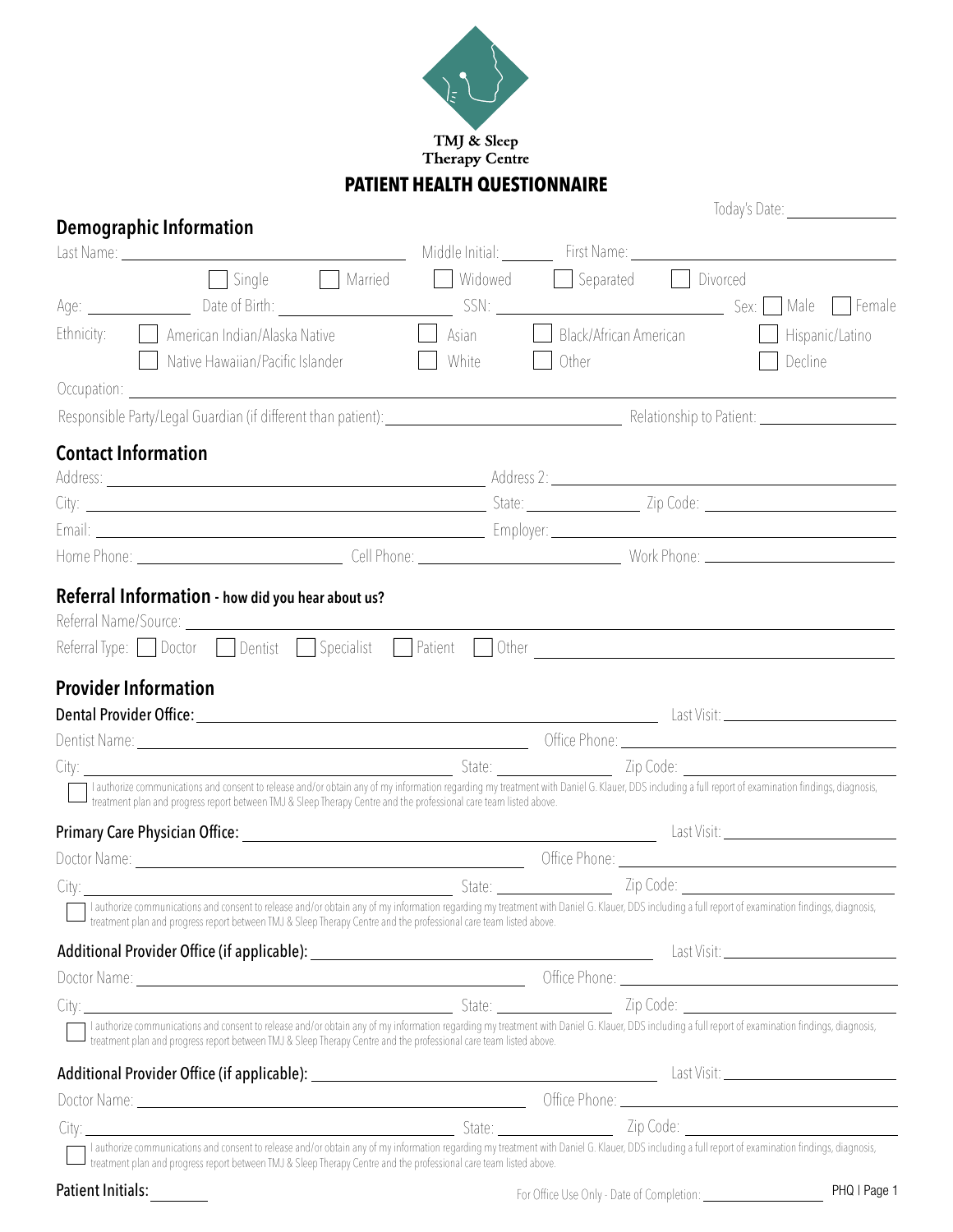|                                                                                                                                                                                                                                |                              | <b>TMJ &amp; Sleep Therapy Centre</b><br>7221 N. Fir Road                                                                                                                                                                      |
|--------------------------------------------------------------------------------------------------------------------------------------------------------------------------------------------------------------------------------|------------------------------|--------------------------------------------------------------------------------------------------------------------------------------------------------------------------------------------------------------------------------|
| $\overline{z}$                                                                                                                                                                                                                 |                              | Granger, IN 46530                                                                                                                                                                                                              |
| <b>Current Symptoms</b>                                                                                                                                                                                                        |                              |                                                                                                                                                                                                                                |
| Reason(s) for this appointment: $\Box$ Pain                                                                                                                                                                                    | Sleep/Airway<br>Orthodontics | Other contracts and the contracts of the contracts of the contracts of the contracts of the contracts of the contracts of the contracts of the contracts of the contracts of the contracts of the contracts of the contracts o |
| symptom:                                                                                                                                                                                                                       |                              | Please check all symptoms you are currently experiencing, then number your top 5 chief complaints starting with your most bothersome                                                                                           |
| <b>Back Pain</b>                                                                                                                                                                                                               | Neck Pain                    | Frequent Tossing & Turning                                                                                                                                                                                                     |
| Difficulty Closing Mouth                                                                                                                                                                                                       | Nerve Pain                   | Kicking/Jerking Legs Repeatedly                                                                                                                                                                                                |
| Dizziness                                                                                                                                                                                                                      | Numbness                     | Morning Headaches                                                                                                                                                                                                              |
| Dyskinesia                                                                                                                                                                                                                     | Pain When Chewing            | Morning Hoarseness in Voice                                                                                                                                                                                                    |
| Ear Congestion                                                                                                                                                                                                                 | Shoulder Pain                | Night Sweats                                                                                                                                                                                                                   |
| Ear Pain                                                                                                                                                                                                                       | _Sinus Congestion            | Nighttime Choking Spells                                                                                                                                                                                                       |
| Ear Stuffiness                                                                                                                                                                                                                 | <b>Throat Pain</b>           | Nighttime Urination                                                                                                                                                                                                            |
| Eye Pain                                                                                                                                                                                                                       | Tinnitus (Ringing in Ears)   | Repeated Awakening                                                                                                                                                                                                             |
| Facial Pain                                                                                                                                                                                                                    | Vision Problems              | Short of Breath                                                                                                                                                                                                                |
| Headache (inside head)                                                                                                                                                                                                         | Acid Indigestion             | Sore Jaw Upon Waking                                                                                                                                                                                                           |
| Headache (outside head)                                                                                                                                                                                                        | Affecting Sleep Partner      | Swelling in Ankles/Feet                                                                                                                                                                                                        |
| Jaw Joint Locking                                                                                                                                                                                                              | Difficulty Falling Asleep    | Teeth Crowding                                                                                                                                                                                                                 |
| Jaw Joint Noises                                                                                                                                                                                                               | Dry Mouth Upon Waking        | Teeth Grinding                                                                                                                                                                                                                 |
| Jaw Pain                                                                                                                                                                                                                       | Fatigue                      | Told I Stop Breathing During Sleep                                                                                                                                                                                             |
| Limited Ability to Open                                                                                                                                                                                                        | Feel Unrefreshed in Morning  | Unable to Tolerate CPAP                                                                                                                                                                                                        |
| Muscle Twitching                                                                                                                                                                                                               | Frequent Heavy Snoring       | Vivid Dreams                                                                                                                                                                                                                   |
| What is your level of head, neck, and facial pain? $0 = no$ pain to $10 =$ worst possible pain                                                                                                                                 |                              |                                                                                                                                                                                                                                |
| Currently: $\Box$                                                                                                                                                                                                              | At its best:                 | At its worst:                                                                                                                                                                                                                  |
| What results are you seeking from treatment? The state of the state of the state of the state of the state of the state of the state of the state of the state of the state of the state of the state of the state of the stat |                              |                                                                                                                                                                                                                                |
| Please check any dental symptoms that you are currently experiencing:                                                                                                                                                          |                              |                                                                                                                                                                                                                                |
| Changes in bite                                                                                                                                                                                                                | Teeth Crowding               | Teeth Spacing                                                                                                                                                                                                                  |
| Dental Changes                                                                                                                                                                                                                 | Teeth Sensitivity            | None                                                                                                                                                                                                                           |
|                                                                                                                                                                                                                                |                              |                                                                                                                                                                                                                                |
|                                                                                                                                                                                                                                |                              |                                                                                                                                                                                                                                |
| In which position do you sleep?                                                                                                                                                                                                | back<br>side                 | stomach<br>varies                                                                                                                                                                                                              |
| Where do you sleep?                                                                                                                                                                                                            | bed<br>chair                 | couch<br>other                                                                                                                                                                                                                 |
|                                                                                                                                                                                                                                | yes<br>n <sub>0</sub>        |                                                                                                                                                                                                                                |
|                                                                                                                                                                                                                                |                              |                                                                                                                                                                                                                                |
|                                                                                                                                                                                                                                | yes<br>n <sub>0</sub>        |                                                                                                                                                                                                                                |
|                                                                                                                                                                                                                                |                              |                                                                                                                                                                                                                                |
|                                                                                                                                                                                                                                | yes<br>no                    |                                                                                                                                                                                                                                |
| Do you have a bed partner?<br>Is it easy for you to fall asleep?<br>How many times do you wake during the night?<br>Do you feel rested upon waking?<br>Has anyone ever told you that you stop breathing during sleep?          | yes<br>no                    |                                                                                                                                                                                                                                |
| Have you ever had a sleep study?                                                                                                                                                                                               | yes<br>n <sub>0</sub>        | If yes: Date: Location:                                                                                                                                                                                                        |

| PHQ   Page 2 |  |
|--------------|--|
|--------------|--|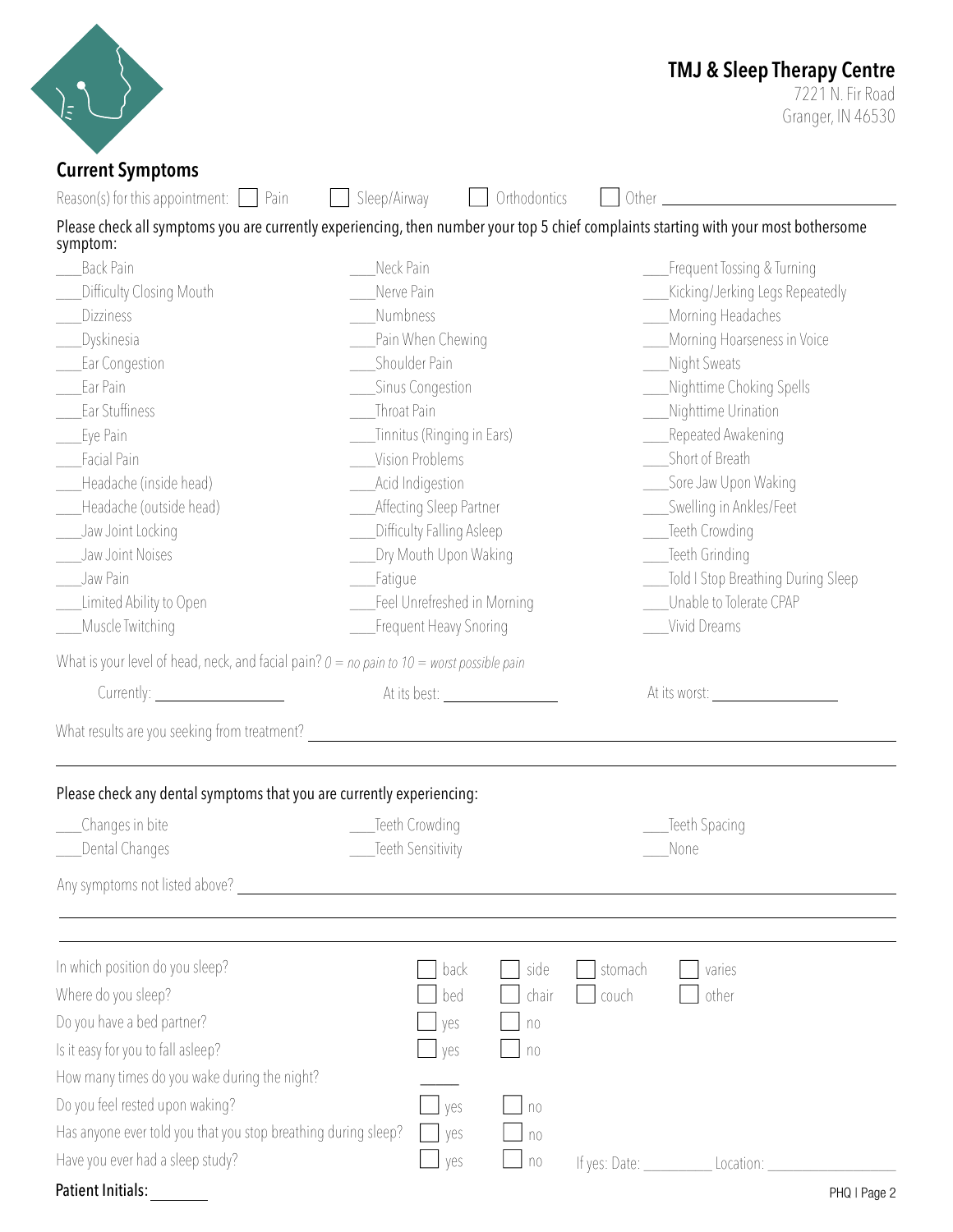

Granger, IN 46530

#### **Medications**

Please list all medications you are currently taking and the reason you are taking them. Include prescription, over the counter, vitamins, herbs, etc. (Please attach additional sheet if necessary)

| Medication                                                                                                    | Dosage                              | Reason for Taking                                                                                                                                                                                        |
|---------------------------------------------------------------------------------------------------------------|-------------------------------------|----------------------------------------------------------------------------------------------------------------------------------------------------------------------------------------------------------|
|                                                                                                               |                                     | ,我们也不会有什么?""我们的人,我们也不会有什么?""我们的人,我们也不会有什么?""我们的人,我们也不会有什么?""我们的人,我们也不会有什么?""我们的人<br><u> 1989 - Andrea Santa Andrea Andrea Andrea Andrea Andrea Andrea Andrea Andrea Andrea Andrea Andrea Andrea Andr</u> |
| Previous treatments/medications for the condition we are evaluating:                                          |                                     |                                                                                                                                                                                                          |
| Treatment/Medication                                                                                          | Doctor/Provider                     | Approximate Date of Treatment<br>,我们也不会有什么?""我们的人,我们也不会有什么?""我们的人,我们也不会有什么?""我们的人,我们也不会有什么?""我们的人,我们也不会有什么?""我们的人                                                                                        |
|                                                                                                               |                                     | TMJ & Sleep Therapy Centre has my permission to obtain my complete medication history, including electronic prescription submission                                                                      |
| <b>Allergies</b><br>Please check any and all medications or substances that have caused an allergic reaction: |                                     |                                                                                                                                                                                                          |
| Anesthetics                                                                                                   | Codeine                             | Penicillin                                                                                                                                                                                               |
| Antibiotics                                                                                                   | lodine                              | Plastic                                                                                                                                                                                                  |
| Aspirin                                                                                                       | Latex                               | Sedatives                                                                                                                                                                                                |
| Barbiturates                                                                                                  | Metals                              | - Sulfa                                                                                                                                                                                                  |
| <b>Medical History</b>                                                                                        |                                     |                                                                                                                                                                                                          |
| Have you had prior orthodontic treatment?                                                                     | yes<br>n <sub>0</sub>               |                                                                                                                                                                                                          |
| Have you had sustained injury to:                                                                             | head<br>face                        | neck<br>teeth<br>Other:<br><u> 1989 - John Stein, Amerikaansk politiker (</u>                                                                                                                            |
| Please indicate if you have had any of the following:                                                         |                                     |                                                                                                                                                                                                          |
| General Anesthesia                                                                                            | Jaw Joint Surgery                   | Removal of Wisdom Teeth                                                                                                                                                                                  |
| Adenoids Removed                                                                                              | Orthognathic Surgery                | Nasal Surgery                                                                                                                                                                                            |
| Tonsils Removed                                                                                               | Oral Surgery                        |                                                                                                                                                                                                          |
|                                                                                                               |                                     | Other Surgeries: __________________                                                                                                                                                                      |
| Do you have trouble breathing through your nose?                                                              | yes<br>n <sub>0</sub>               |                                                                                                                                                                                                          |
| Are you currently pregnant?                                                                                   | yes<br>no                           |                                                                                                                                                                                                          |
| Do you drink 4 or more cups of coffee per day?                                                                | yes<br>n <sub>0</sub>               |                                                                                                                                                                                                          |
| Do you smoke tobacco?                                                                                         | yes<br>$\uparrow \uparrow \uparrow$ |                                                                                                                                                                                                          |
| Do you consume alcohol?                                                                                       | yes<br>n <sub>0</sub>               | habitually<br>socially<br>if yes: [                                                                                                                                                                      |
| Do you take any sedatives/medications/supplements to help yourself fall asleep at night?                      |                                     | <b>yes</b><br>n <sub>0</sub>                                                                                                                                                                             |
|                                                                                                               |                                     | If yes, what:                                                                                                                                                                                            |

#### Patient Initials: \_\_\_\_\_\_\_\_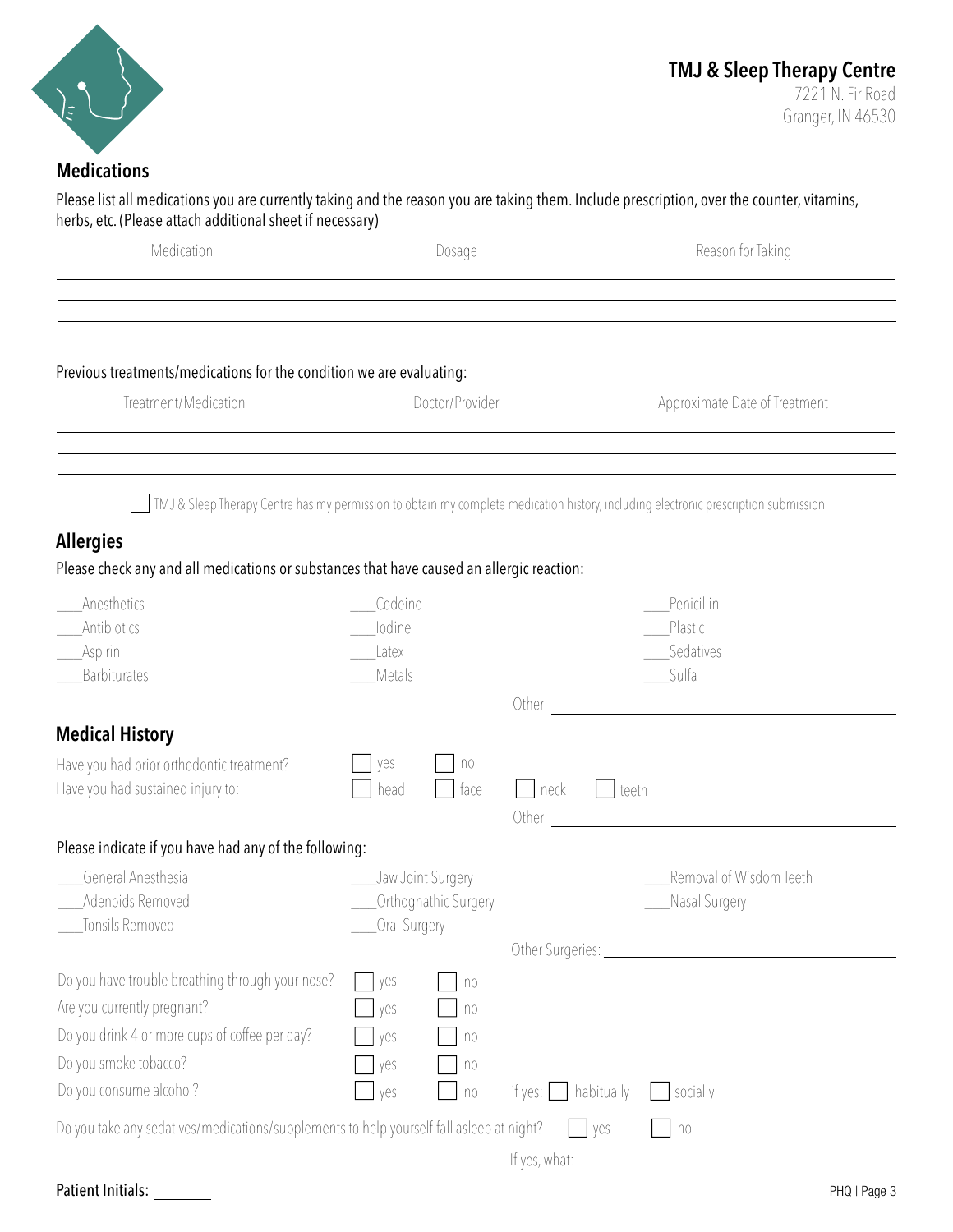

## **TMJ & Sleep Therapy Centre**

7221 N. Fir Road Granger, IN 46530

#### **Medical History, Continued**

 $\overline{\phantom{a}}$  $\overline{\phantom{a}}$ Do you have or have you experienced any of the following? \_\_\_AIDS/HIV \_\_\_Anemia \_\_Anxiety \_\_\_Asthma \_\_\_Birth Defects Bleeding Easily \_\_\_Bruising Easily \_\_\_Cancer \_\_\_Chronic Fatigue \_\_\_Cold Hands and Feet \_\_\_Depression \_\_\_Diabetes \_\_\_Difficulty Breathing at Night \_\_\_Difficulty Concentrating Dizziness \_\_\_Eating Disorder \_\_\_Ehlers-Danlos Syndrome (EDS) \_\_\_Emphysema \_\_\_Epilepsy \_\_\_Excessive Thirst \_\_\_Fainting \_\_\_Fibromyalgia \_\_\_Fluid Retention \_\_\_Frequent Awakening at Night **Frequent Colds/Flus** \_\_\_Frequent Cough **Frequent Ear Infections** \_\_\_Frequent Sore Throat \_\_\_Gastroesophageal Reflux (GERD) \_\_\_Glaucoma \_\_\_Hay Fever \_\_\_Hearing Impairment \_\_\_Heart Disorder/Heart Attack \_\_\_Heart Murmur \_\_\_Heart Pacemaker \_\_\_Heart Palpitations \_\_\_Heart Valve Replacement \_\_\_Hemophilia \_\_\_Hepatitis \_\_\_High Blood Pressure \_\_\_History of Substance Abuse \_\_\_Huntington's Disease \_\_\_Hypoglycemia \_\_\_Insomnia \_\_\_Intestinal Disorder \_\_\_Irregular Heartbeat \_\_\_Kidney Disease \_\_\_Leukemia \_\_\_Liver Disease Low Blood Pressure \_\_\_Memory Loss \_\_\_Meniere's Disease \_\_\_Migraines \_\_\_Mitral Valve Prolapse \_\_\_Muscle Aches \_\_\_Muscular Dystrophy \_\_\_Muscle Fatigue \_\_\_Muscle Spasms \_\_\_Muscle Tremors \_\_\_Multiple Sclerosis \_\_\_Nervous System Disorder \_\_\_Neuralgia \_\_\_Osteoarthritis \_\_\_Osteoporosis \_\_\_Ovarian Cyst \_\_\_Parkinson's Disease Poor Circulation \_\_\_Postural Orthostatic Tachycardia Syndrome (POTS) Psychiatric Care Recent Weight Gain \_\_\_\_Recent Weight Loss \_\_\_Rheumatoid Arthritis \_\_\_Rheumatoid Fever \_\_\_Scarlet Fever **Seizures** \_\_\_Shortness of Breath \_\_\_Significant Daytime Drowsiness \_\_\_Sinus Problems \_\_\_Skin Disorder \_\_\_Slow Healing Sores \_\_\_Sleep Apnea \_\_\_Speech Difficulties \_\_\_Stroke \_\_\_Swollen, Stiff, or Painful Joints \_\_\_Thyroid Problem Tired Muscles \_\_\_Tuberculosis \_\_\_Urinary Tract Disorder Does your family have a history of similar conditions, symptoms, or diseases?  $\Box$  yes  $\Box$  no Have you been prescribed a CPAP? Have you had a previous oral appliance, mouthguard, splint, retainer? How many hours of sleep, on average, do you get per night? How many hours of sleep, on average, during the day? yes no Do you use it as prescribed? U yes U no lyes llno Have you ever experienced: *(Optional - check applicable)* Physical Abuse blood Verbal Abuse Lemotional Abuse 2011 Sexual Abuse 2012 yes no If yes, please explain (optional): If yes, who: Do you use it as prescribed?

 $\sqrt{1 + 1}$  no

Do you ever cough, gasp, or snort upon waking?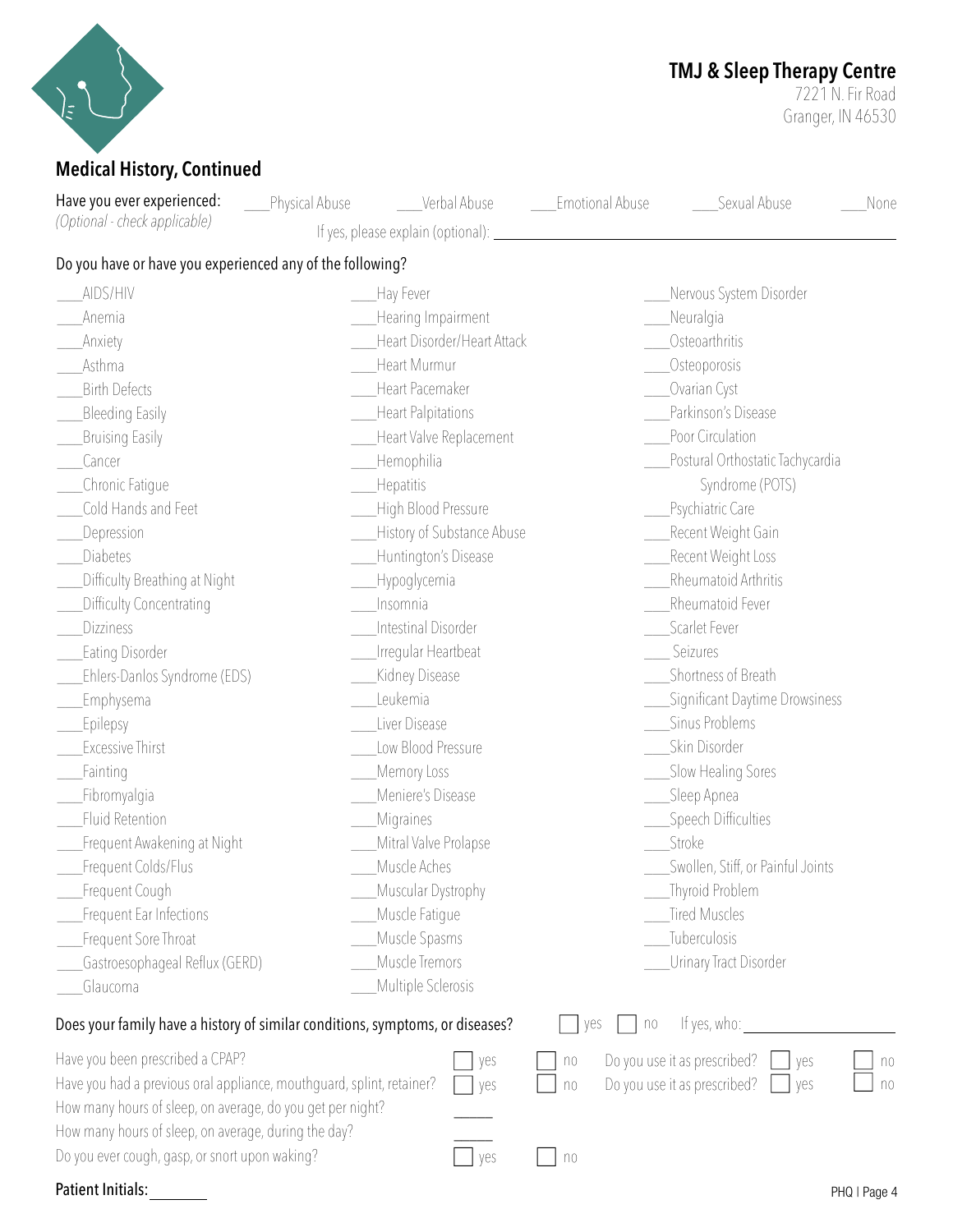

### **TMJ & Sleep Therapy Centre**

7221 N. Fir Road Granger, IN 46530

#### **Currently Experiencing** Are you currently experiencing head pain?  $\Box$  yes  $\Box$  no *If yes, please indicate all that apply:* Location Time Frame Severity Duration Frequency Left Right Bilateral Recent Chronic Mild Moderate Severe Min. Hrs. Days Occasional Frequent Constant (over 6 mo.) Temple Area (Temporal) Back of Head (Occipital) Forehead (Frontal) Top of Head (Parietal) General Head Pain Are you currently experiencing jaw conditions? yes no *If yes, please indicate all that apply:*  $left$   $right$  right Jaw pain with opening  $left$   $\Box$  right Jaw pain when chewing  $left$   $\Box$  right Jaw pain at rest  $left$   $right$  right Jaw sounds with opening Jaw sounds when chewing  $left$   $right$  right Jaw sounds at rest  $left$   $right$  right Please indicate if you have had any of the following: \_\_\_Jaw Locks Closed \_\_\_Nighttime Clenching/Grinding \_\_\_Pain/Pressure behind eyes \_\_\_Blurred Vision Extreme Sensitivity to light Jaw Locks Open Daytime Teeth Clenching/Grinding Double Vision Wear Glasses or Contact Lenses Are you currently experiencing any ear related conditions?  $\Box$  yes  $\Box$  no *If yes, please indicate all that apply:*  $left$   $|$   $|$  right Ear Congestion  $left$   $right$  right Ear Pain left | right Hearing Loss Itchiness or Stuffiness in Ears  $\begin{array}{ccc} \text{left} & \begin{array}{|c|c|c|}\end{array} & \text{right} \\ \text{left} & \begin{array}{|c|c|c|}\end{array} & \text{right} \end{array}$ Pain Behind the Ear right Pain in Front of the Ear left | right Recurrent Ear Infections  $left$   $\Box$  right  $left$   $right$  right Ringing in the Ear Please indicate your areas of pain by labeling the body and head diagrams with the appropriate numbers below. Right Left Left Right 1 - Mild Pain 2 - Moderate Pain 3 - Severe Pain Left Right

Patient Initials:

PHQ | Page 5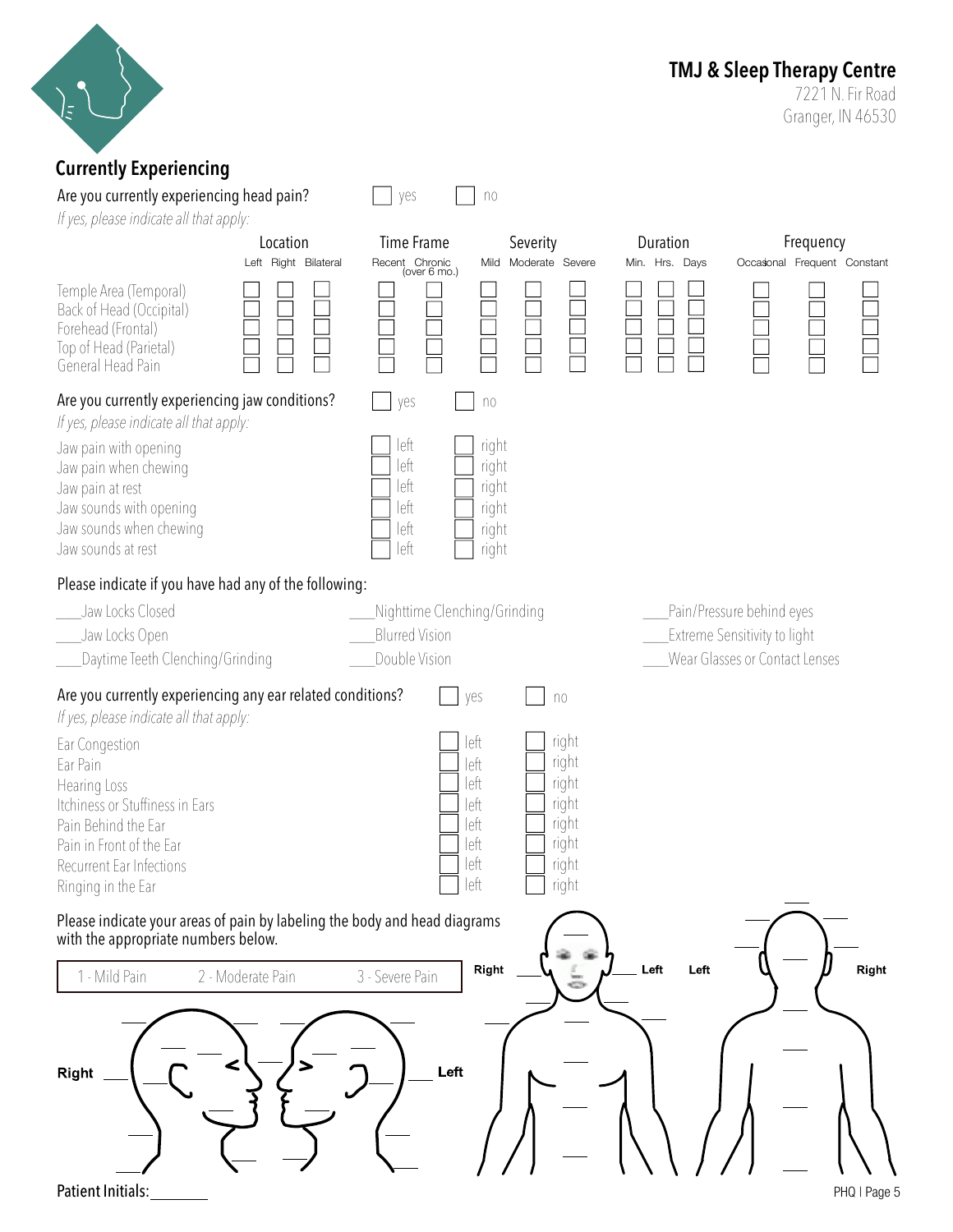|                                                                                                                                                                                                                                                                                                                             |                                                                                                                                                                             |     | <b>TMJ &amp; Sleep Therapy Centre</b><br>7221 N. Fir Road<br>Granger, IN 46530                                                                                                                                                    |
|-----------------------------------------------------------------------------------------------------------------------------------------------------------------------------------------------------------------------------------------------------------------------------------------------------------------------------|-----------------------------------------------------------------------------------------------------------------------------------------------------------------------------|-----|-----------------------------------------------------------------------------------------------------------------------------------------------------------------------------------------------------------------------------------|
| Please indicate if you have had any of the following:                                                                                                                                                                                                                                                                       |                                                                                                                                                                             |     |                                                                                                                                                                                                                                   |
| Chronic Sore Throat<br>Difficulty Swallowing<br>Swollen Gland<br>Thyroid Enlargement<br>Tightness in Throat<br>Constant Feeling of Foreign<br>Object in Throat<br>Limited Movement of Neck                                                                                                                                  | Neck Pain<br>Numbness in hands/fingers<br>Swelling in the neck<br>Shoulder Pain<br>Shoulder Stiffness<br>Tingling in hands or fingers<br>Lower Back Pain<br>Upper Back Pain |     | Middle Back Pain<br>Scoliosis<br>Sciatica<br><b>Chronic Sinusitis</b><br><b>Broken Teeth</b><br>Dry Mouth<br>Frequent Biting of the Cheek<br>Burning Tongue Sensation                                                             |
| <b>Symptom History</b>                                                                                                                                                                                                                                                                                                      |                                                                                                                                                                             |     |                                                                                                                                                                                                                                   |
| On what date, or approximate date, did your condition/symptoms first occur?                                                                                                                                                                                                                                                 |                                                                                                                                                                             |     |                                                                                                                                                                                                                                   |
| Can you relate your pain/condition to a motor vehicle accident or traumatic injury?<br>If yes, please explain: <u>contract the set of the set of the set of the set of the set of the set of the set of the set of the set of the set of the set of the set of the set of the set of the set of the set of the set of t</u> |                                                                                                                                                                             | yes | n <sub>0</sub>                                                                                                                                                                                                                    |
| Does any family member have a sleep breathing disorder or Obstructive Sleep Apnea?                                                                                                                                                                                                                                          |                                                                                                                                                                             | yes | n <sub>0</sub><br>If $yes, who:$                                                                                                                                                                                                  |
| Does any family member have the same or a similar problem?                                                                                                                                                                                                                                                                  |                                                                                                                                                                             | yes | n <sub>0</sub><br>If yes, please explain: If yes, please explain:                                                                                                                                                                 |
| <b>Additional Information</b><br>Is there anything else you would like us to know?                                                                                                                                                                                                                                          |                                                                                                                                                                             |     |                                                                                                                                                                                                                                   |
| <b>Emergency Contact Information</b><br>In case of an emergency, please contact:                                                                                                                                                                                                                                            |                                                                                                                                                                             |     |                                                                                                                                                                                                                                   |
|                                                                                                                                                                                                                                                                                                                             |                                                                                                                                                                             |     | Name: Name: Name: Relationship: 2000 Manual Communication of the Communication of the Phone: 2001 Manual Communication of Relationship: 2001 Manual Communication of the Communication of the Communication of the Communicati    |
|                                                                                                                                                                                                                                                                                                                             |                                                                                                                                                                             |     | City: 2ip Code: 2010 212 2ip Code: 212 2ip Code: 212 2ip Code: 212 2ip Code: 212 2ip Code: 212 2ip Code: 212 2ip Code: 212 2ip Code: 212 2ip Code: 212 2ip Code: 212 2ip Code: 212 2ip Code: 212 2ip Code: 212 2ip Code: 212 2    |
| The person(s) listed have my approval to access my information:                                                                                                                                                                                                                                                             |                                                                                                                                                                             |     |                                                                                                                                                                                                                                   |
|                                                                                                                                                                                                                                                                                                                             |                                                                                                                                                                             |     | Name: Mame: Mame: Melationship: Melationship: Medical Information Strangial Information Strangial Information                                                                                                                     |
|                                                                                                                                                                                                                                                                                                                             |                                                                                                                                                                             |     | Name: Mame: Mame: Medical Information Medical Information Medical Information Medical Information Medical Information                                                                                                             |
| <b>Signature</b>                                                                                                                                                                                                                                                                                                            |                                                                                                                                                                             |     | I acknowledge that I have been offered a copy of the Office Privacy Notice and I am familiar with my rights as a patient of Dr. Klauer and TMJ & Sleep Therapy Centre.<br>I understand this practice is Fee for Service Out-of-Ne |
|                                                                                                                                                                                                                                                                                                                             |                                                                                                                                                                             |     |                                                                                                                                                                                                                                   |
|                                                                                                                                                                                                                                                                                                                             |                                                                                                                                                                             |     |                                                                                                                                                                                                                                   |

*My signature above certifies that the information listed on this form is accurate and complete to the best of my knowledge.*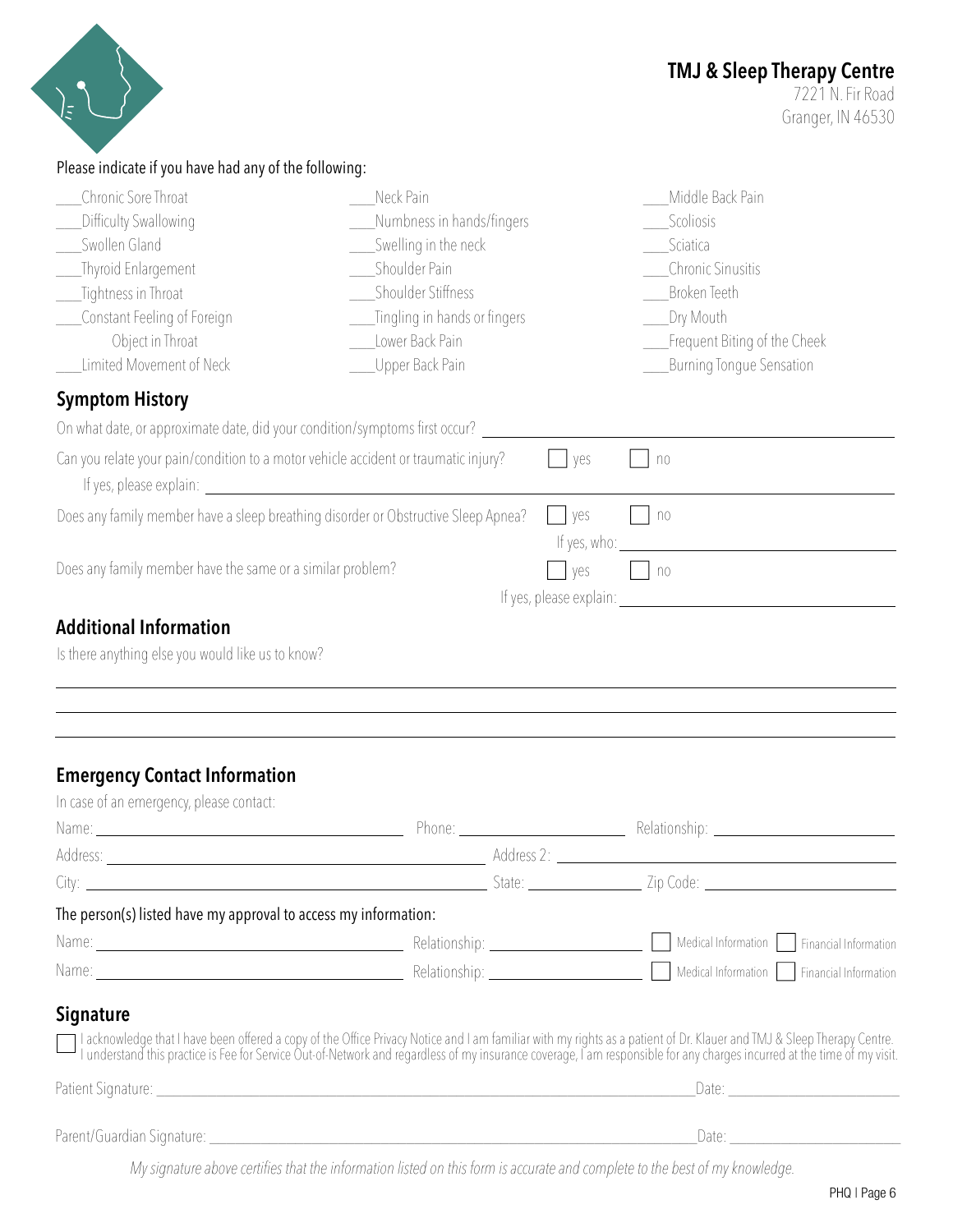

**PHQ - 9**

Patient Name: <u>and the contract of the contract of the contract of the contract of the contract of the contract of the contract of the contract of the contract of the contract of the contract of the contract of the contrac</u>

|                                                                                                                                                                                                          | Not at all           | Several days       | More than half the days | Nearly every day           |
|----------------------------------------------------------------------------------------------------------------------------------------------------------------------------------------------------------|----------------------|--------------------|-------------------------|----------------------------|
| 1. Over the <i>last 2 weeks</i> , how often have you been bothered by<br>any of the following symptoms?                                                                                                  |                      |                    |                         |                            |
| a. Little interest or pleasure in doing things                                                                                                                                                           |                      |                    |                         |                            |
| b. Feeling down, depressed, or hopeless                                                                                                                                                                  |                      |                    |                         |                            |
| c. Trouble falling/staying asleep, sleeping too much                                                                                                                                                     |                      |                    |                         |                            |
| d. Feeling tired or having little energy                                                                                                                                                                 |                      |                    |                         |                            |
| e. Poor appetite or overeating                                                                                                                                                                           |                      |                    |                         |                            |
| f. Feeling bad about yourself or that you are a failure or<br>have let yourself or your family down                                                                                                      |                      |                    |                         |                            |
| g. Trouble concentrating on things, such as reading the<br>newspaper or watching television                                                                                                              |                      |                    |                         |                            |
| h. Moving or speaking so slowly that other people could<br>have noticed. Or the opposite; being so fidgety or restless<br>that you have been moving around a lot more than usual                         |                      |                    |                         |                            |
| i. Thoughts that you would be better off dead or of hurting<br>yourself in some way                                                                                                                      |                      |                    |                         |                            |
|                                                                                                                                                                                                          | Not difficult at all | Somewhat difficult | Very difficult          | <b>Extremely difficult</b> |
| 2. If you checked off any problem on this questionnaire so<br>far, how difficult have these problems made it for you to do<br>your work, take care of things at home, or get along with<br>other people? |                      |                    |                         |                            |